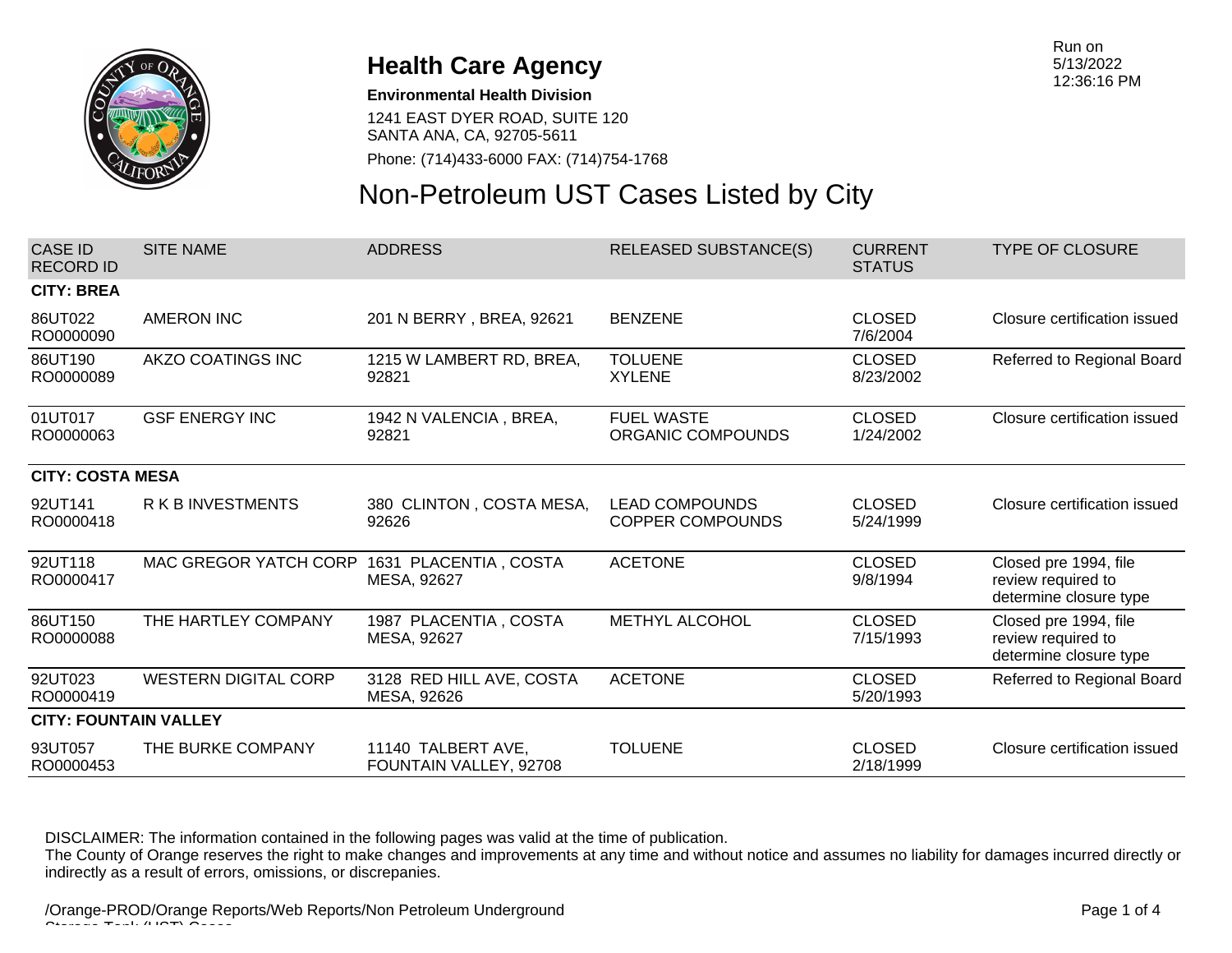

#### **Environmental Health Division**

1241 EAST DYER ROAD, SUITE 120 SANTA ANA, CA, 92705-5611

Phone: (714)433-6000 FAX: (714)754-1768

## Non-Petroleum UST Cases Listed by City

| <b>CASE ID</b><br><b>RECORD ID</b> | <b>SITE NAME</b>                              | <b>ADDRESS</b>                                  | <b>RELEASED SUBSTANCE(S)</b>                                                          | <b>CURRENT</b><br><b>STATUS</b> | <b>TYPE OF CLOSURE</b>                                                |
|------------------------------------|-----------------------------------------------|-------------------------------------------------|---------------------------------------------------------------------------------------|---------------------------------|-----------------------------------------------------------------------|
| <b>CITY: GARDEN GROVE</b>          |                                               |                                                 |                                                                                       |                                 |                                                                       |
| 97UT034<br>RO0000637               | FORMER CA TARGET #009                         | 11926 GARDEN GROVE BLVD.<br>GARDEN GROVE, 92843 | <b>BENZENE</b><br>ORGANIC COMPOUNDS<br><b>METHYL BUTYL ETHER</b><br><b>FUEL WASTE</b> | <b>CLOSED</b><br>1/27/2003      | Referred to Regional Board                                            |
| <b>CITY: HUNTINGTON BEACH</b>      |                                               |                                                 |                                                                                       |                                 |                                                                       |
| 93UT008<br>RO0000454               | <b>VENUS LABS</b>                             | 15571 COMMERCE,<br>HUNTINGTON BEACH, 92649      | METHYL ETHYL KETONE<br><b>BENZENE</b>                                                 | <b>CLOSED</b><br>11/10/1995     | Referred to Regional Board                                            |
| <b>CITY: IRVINE</b>                |                                               |                                                 |                                                                                       |                                 |                                                                       |
| 87UT074<br>RO0000121               | <b>CONTAINER CORP OF</b><br><b>AMERICA</b>    | 1600 BARRANCA PKWY,<br><b>IRVINE, 92714</b>     | <b>ACETONE</b>                                                                        | <b>CLOSED</b><br>10/25/1996     | After soil closure, referred<br>to Regional Board for GW<br>oversight |
| 87UT242<br>RO0000120               | <b>PRINTRONIX</b>                             | 1700 BARRANCA PKWY,<br><b>IRVINE, 92714</b>     | <b>CHROMIC ACID</b>                                                                   | <b>CLOSED</b><br>2/28/1994      | After soil closure, referred<br>to Regional Board for GW<br>oversight |
| 03UT022<br>RO0003202               | <b>JACUZZI WHIRLPOOL &amp;</b><br><b>BATH</b> | 1922 BARRANCA PKWY,<br><b>IRVINE, 92622</b>     | <b>STYRENE</b>                                                                        | <b>CLOSED</b><br>9/30/2004      | Closure certification issued                                          |
| 88UT101<br>RO0000180               | <b>ASTEC</b>                                  | 1939 DEERE, IRVINE, 92714                       | <b>RESIN WASTE</b>                                                                    | <b>CLOSED</b><br>4/2/1996       | Closure certification issued                                          |
| 88UT163<br>RO0000182               | <b>IRVINE SPORTS CLUB</b>                     | 1980 MAIN, IRVINE, 92714                        | DATA NOT ENTERED, SEE FILE CLOSED                                                     | 11/30/1995                      | After soil closure, referred<br>to Regional Board for GW<br>oversight |
| 88UT109<br>RO0000181               | <b>CONTROL COMPONENTS</b>                     | 2567 MAIN, IRVINE, 92714                        | <b>TRICHLOROETHYLENE</b>                                                              | <b>CLOSED</b><br>2/2/1995       | After soil closure, referred<br>to Regional Board for GW<br>oversight |

DISCLAIMER: The information contained in the following pages was valid at the time of publication.

The County of Orange reserves the right to make changes and improvements at any time and without notice and assumes no liability for damages incurred directly or indirectly as a result of errors, omissions, or discrepanies.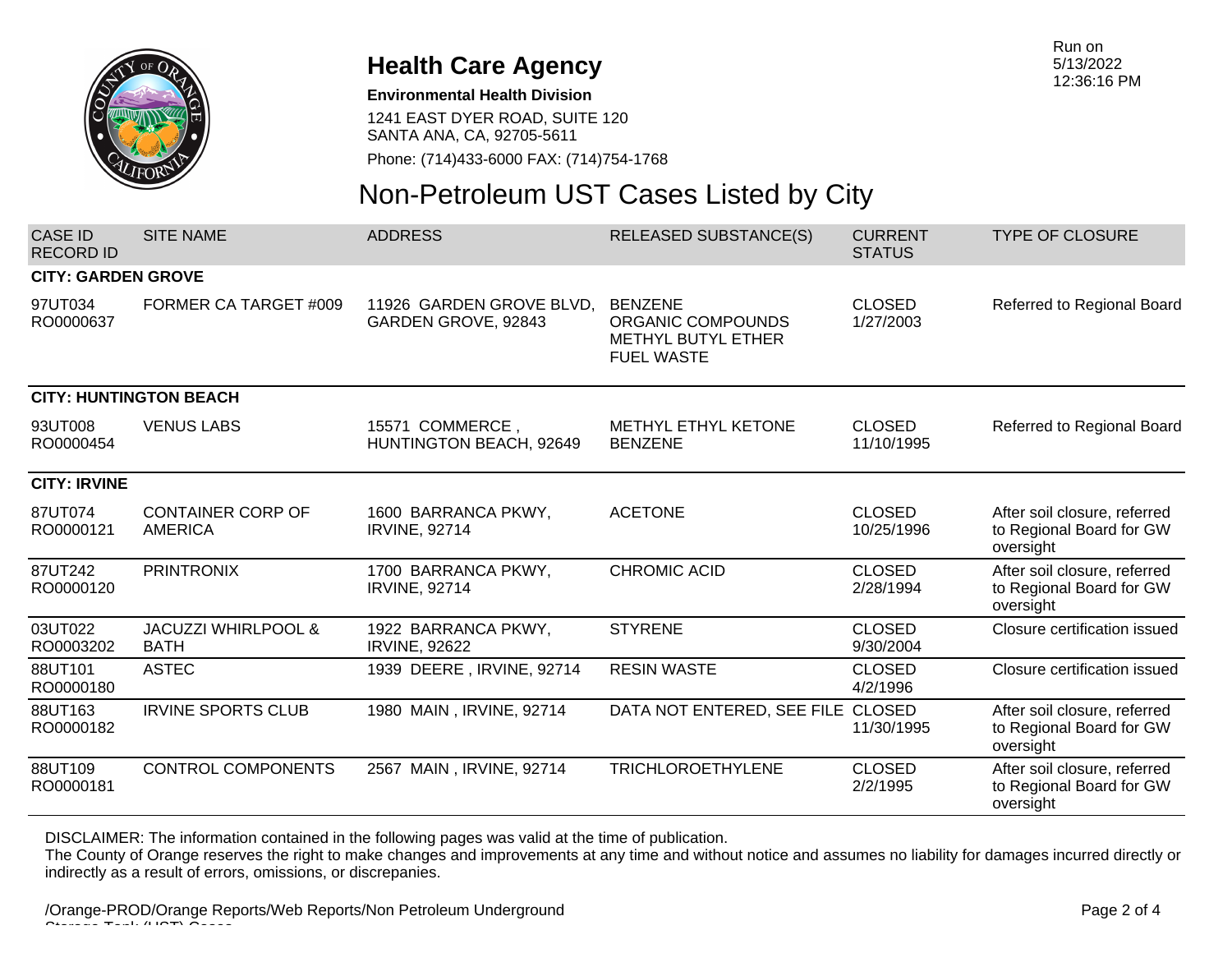

#### **Environmental Health Division**

1241 EAST DYER ROAD, SUITE 120 SANTA ANA, CA, 92705-5611

Phone: (714)433-6000 FAX: (714)754-1768

# Non-Petroleum UST Cases Listed by City

| <b>CASE ID</b><br>RECORD ID | <b>SITE NAME</b>                                        | <b>ADDRESS</b>                                 | <b>RELEASED SUBSTANCE(S)</b>                                                                                | <b>CURRENT</b><br><b>STATUS</b> | <b>TYPE OF CLOSURE</b>                                                |  |
|-----------------------------|---------------------------------------------------------|------------------------------------------------|-------------------------------------------------------------------------------------------------------------|---------------------------------|-----------------------------------------------------------------------|--|
| <b>CITY: IRVINE</b>         |                                                         |                                                |                                                                                                             |                                 |                                                                       |  |
| 87UT152<br>RO0000119        | <b>DEFT INC</b>                                         | 17451 VON KARMAN AVE,<br><b>IRVINE, 92614</b>  | METHYL ETHYL KETONE<br>METHYL BUTYL ETHER                                                                   | <b>CLOSED</b><br>8/23/2002      | Referred to Regional Board                                            |  |
| <b>CITY: LOS ALAMITOS</b>   |                                                         |                                                |                                                                                                             |                                 |                                                                       |  |
| 93UT016<br>RO0000452        | SOUTHERN PACIFIC TRANS<br>CO                            | 10722 REAGAN, LOS<br>ALAMITOS, 90720           | DATA NOT ENTERED, SEE FILE CLOSED                                                                           | 10/8/1997                       | After soil closure, referred<br>to Regional Board for GW<br>oversight |  |
| <b>CITY: NEWPORT BEACH</b>  |                                                         |                                                |                                                                                                             |                                 |                                                                       |  |
| 84UT001<br>RO0000064        | ROCKWELL INTERNATIONAL 4311 JAMBOREE RD,<br><b>CORP</b> | NEWPORT BEACH, 92658-8902                      | <b>TRICHLOROETHANE</b><br><b>TRICHLOROETHYLENE</b><br><b>ALCOHOL</b><br>METHYLENE CHLORIDE<br><b>XYLENE</b> | <b>CLOSED</b><br>8/23/2002      | Referred to Regional Board                                            |  |
| 99UT056<br>RO0000728        | PERMALITE PLASTICS<br><b>CORPORATION</b>                | 1537 MONROVIA, NEWPORT<br><b>BEACH, 92663</b>  | <b>TETRAHYDROFURAN</b><br><b>METHYL ETHYL KETONE</b>                                                        | <b>CLOSED</b><br>1/24/2002      | Closure certification issued                                          |  |
| 90UT247<br>RO0000293        | <b>HUGHES AIRCRAFT</b><br><b>COMPANY</b>                | 500 SUPERIOR AVE,<br>NEWPORT BEACH, 92658-8903 | SOLVENTS-HALOGENATED                                                                                        | <b>CLOSED</b><br>8/23/2002      | Referred to Regional Board                                            |  |
| <b>CITY: ORANGE</b>         |                                                         |                                                |                                                                                                             |                                 |                                                                       |  |
| 03UT003<br>RO0003338        | R J NOBLE                                               | 15505 E LINCOLN AVE,<br><b>ORANGE, 92865</b>   | <b>FUEL WASTE</b>                                                                                           | <b>CLOSED</b><br>9/9/2005       | Closure certification issued                                          |  |
| <b>CITY: PLACENTIA</b>      |                                                         |                                                |                                                                                                             |                                 |                                                                       |  |
| 92UT087<br>RO0000420        | <b>EXCALIBUR EXTRUSIONS</b><br><b>INC</b>               | 110 S CROWTHER,<br>PLACENTIA, 92670            | <b>TRICHLOROETHANE</b>                                                                                      | <b>CLOSED</b><br>11/12/1992     | Closed pre 1994, file<br>review required to<br>determine closure type |  |

DISCLAIMER: The information contained in the following pages was valid at the time of publication.

The County of Orange reserves the right to make changes and improvements at any time and without notice and assumes no liability for damages incurred directly or indirectly as a result of errors, omissions, or discrepanies.

/Orange-PROD/Orange Reports/Web Reports/Non Petroleum Underground  $\sim$   $\pm$   $\sim$   $\sim$   $\sim$